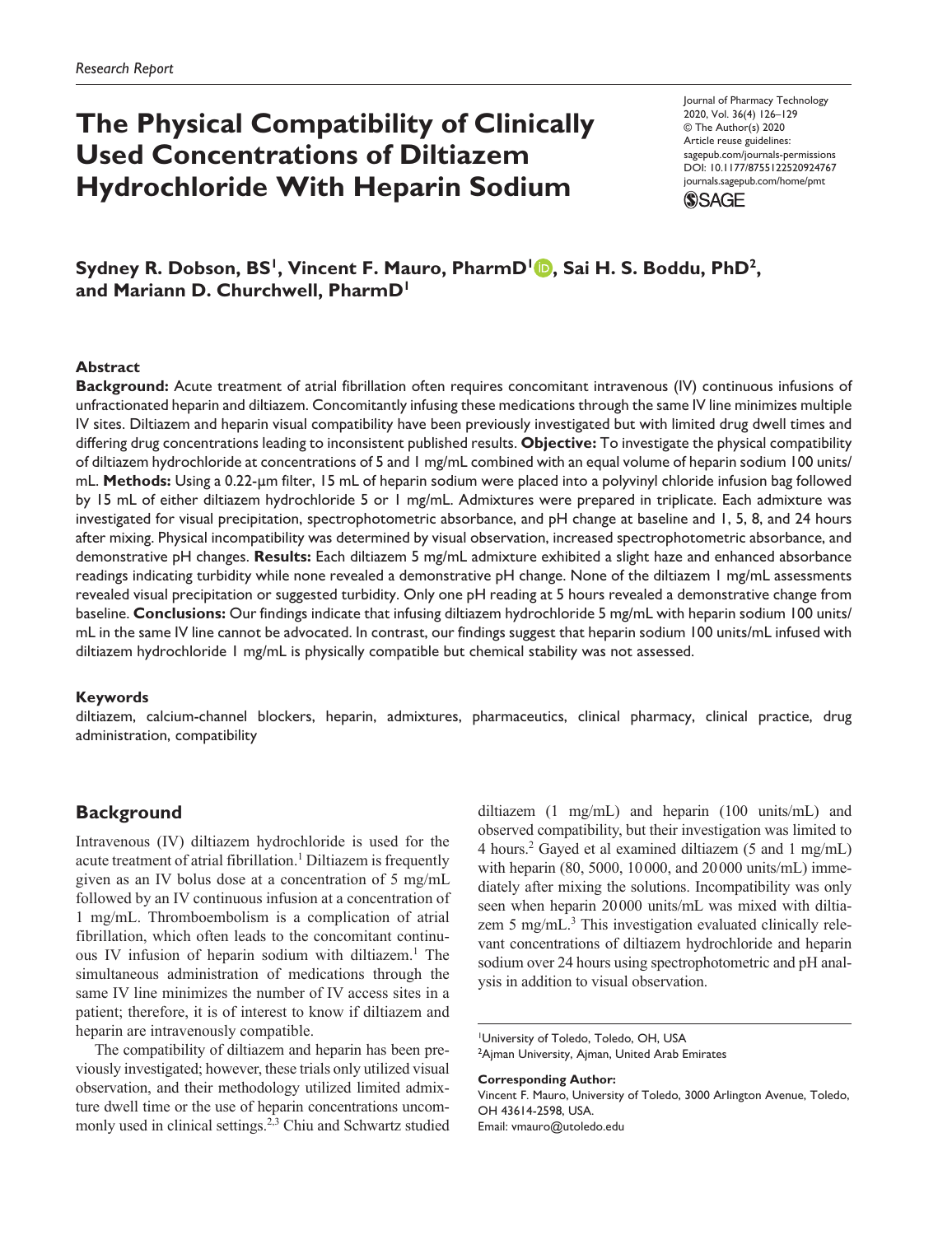| <b>Table 1.</b> Specifics of Admixture Medications Used in This Investigation. |                                                        |                          |            |  |  |  |
|--------------------------------------------------------------------------------|--------------------------------------------------------|--------------------------|------------|--|--|--|
| Medication                                                                     | Dose/solution                                          | Manufacturer             | Lot number |  |  |  |
| Heparin sodium <sup>a</sup>                                                    | 25 000 units in 5% dextrose injection 250 mL, premixed | Hospira, Lake Forest, IL | 79-804-KL  |  |  |  |
| Diltiazem HCl <sup>b</sup>                                                     | $125 \text{ mg}/25 \text{ mL}$                         | Akorn, Lake Forest, IL   | 121506A    |  |  |  |
| 5% Dextrose injection, USP                                                     |                                                        | Baxter, Deerfield, IL    | P372524    |  |  |  |

**Table 1.** Specifics of Admixture Medications Used in This Investigat

aHeparin sodium excipients: dextrose monohydrate, anhydrous citric acid, trisodium citrate dihydrate, and sodium metabisulfite. bDiltiazem hydrochloride excipients: citric acid monohydrate, sodium citrate, sorbitol, sodium hydroxide, and hydrochloric acid.

# **Objective**

To investigate the physical IV compatibility of diltiazem hydrochloride at concentrations of 5 mg/mL and 1 mg/mL, when infused with heparin sodium at a concentration of 100 units/mL over 24 hours utilizing visual, spectrophotometric, and pH analysis.

# **Methods**

## *Preparation of Admixtures*

A previously validated method was used to conduct this study.4-6 Study drug details are listed in Table 1. The heparin sodium (25 000 units in 250 mL 5% dextrose injection, premixed; Hospira, Lake Forest, IL; Lot: 79-804-KL) and diltiazem hydrochloride 5 mg/mL (125 mg in 25 mL; Akorn, Lake Forest, IL; Lot: 121506A) preparations were available as manufacturer premixed solutions. Using aseptic technique, the diltiazem 1 mg/mL solution was prepared by diluting 25 mL of diltiazem hydrochloride 5 mg/mL with 100 mL of 5% dextrose (Baxter, Deerfield, IL; Lot: P372524). Using 0.22-µm filters with a 33-mm diameter (Fisher Scientific, Pittsburgh, PA), 15 mL of heparin solution were placed into a 150 mL polyvinyl chloride infusion bag (Baxter; Lot: DR18A04075) followed by 15 mL of diltiazem 5 mg/mL to result in a final volume of 30 mL within the polyvinyl chloride infusion bag. A total of 3 bags with heparin and diltiazem were prepared and labeled A, B, and C. This procedure was then repeated using the prepared diltiazem 1 mg/mL solution. The 6 admixtures were prepared, handled, and stored at room temperature ranging from 19 to 21 °C under ambient light with relative humidity ranging 38% to 44%. These conditions mimic typical preparation and administration under clinical conditions.

## *Evaluation of Admixtures*

Admixture evaluations consisted of visual observation, spectrophotometric absorbance, and pH measurements at baseline and at 1, 5, 8, and 24 hours after mixing. Precipitation and absorbance of admixtures were assessed by placing 3.5 mL of each admixture into a 10-mm cuvette subsequently covered with polystyrene parafilm (Bemis, Neenah, WI). Visual assessments were performed by the same person and

made by observing admixtures against a black-and-white background without magnification. Findings were categorized into 5 categories stating no evidence of precipitation, trace evidence of precipitation, slight haze, medium haze, and dense haze. For visual comparison, a positive control was prepared by mixing equal volumes of potassium phosphate 3 mM/mL with calcium gluconate 100 mg/mL. The negative control was prepared with only 5% dextrose. Any change in color was also assessed and recorded by the observer. Visual observations were further supported using spectrophotometry to measure absorbance. Absorbance was measured using a variable-wavelength spectrophotometer (Agilent 8453 ultraviolet-visible spectroscopy system, Waldbronn, Germany) at a wavelength of 547 nm, the wavelength at which the negative control had 100% transmittance of light. Samples whose absorbance value was >0.0100 units were identified as turbid. To determine the pH of each admixture, 5 mL of each admixture was placed into a polypropylene test tube (Becton Dickinson, Lincoln Park, NJ). A demonstrative change in pH was determined to be any change >0.100 from baseline. Measurement of pH was completed using a Seven Multi pH Meter with an Electrode LE409 probe (Mettler Toledo, Schwerzenbach, Switzerland). The pH meter was calibrated using standard buffer solutions of pH 4.00, 7.00, and 10.00 before every use. All measurements were carried out at room temperature. The arm of the pH meter was used to hold the probe steady to ensure the probe did not touch the sides of the test tube during measurement.

# **Results**

The visual assessment of all diltiazem 5 mg/mL admixtures showed a slight haze at baseline and throughout the study. During the observation period, the haze did not increase in density for the diltiazem 5 mg/mL admixtures but did became more noticeable throughout the study. When samples were held against a black background, the hue appeared blue. In contrast, when the samples were held against a white background, the hue appeared yellow. No visual changes were observed in any of the diltiazem 1 mg/mL admixtures. Spectrophotometric and pH results are listed in Table 2. Spectrophotometric readings indicated turbidity in all diltiazem 5 mg/mL admixtures. None of the diltiazem 1 mg/mL admixtures exhibited turbidity. With regard to pH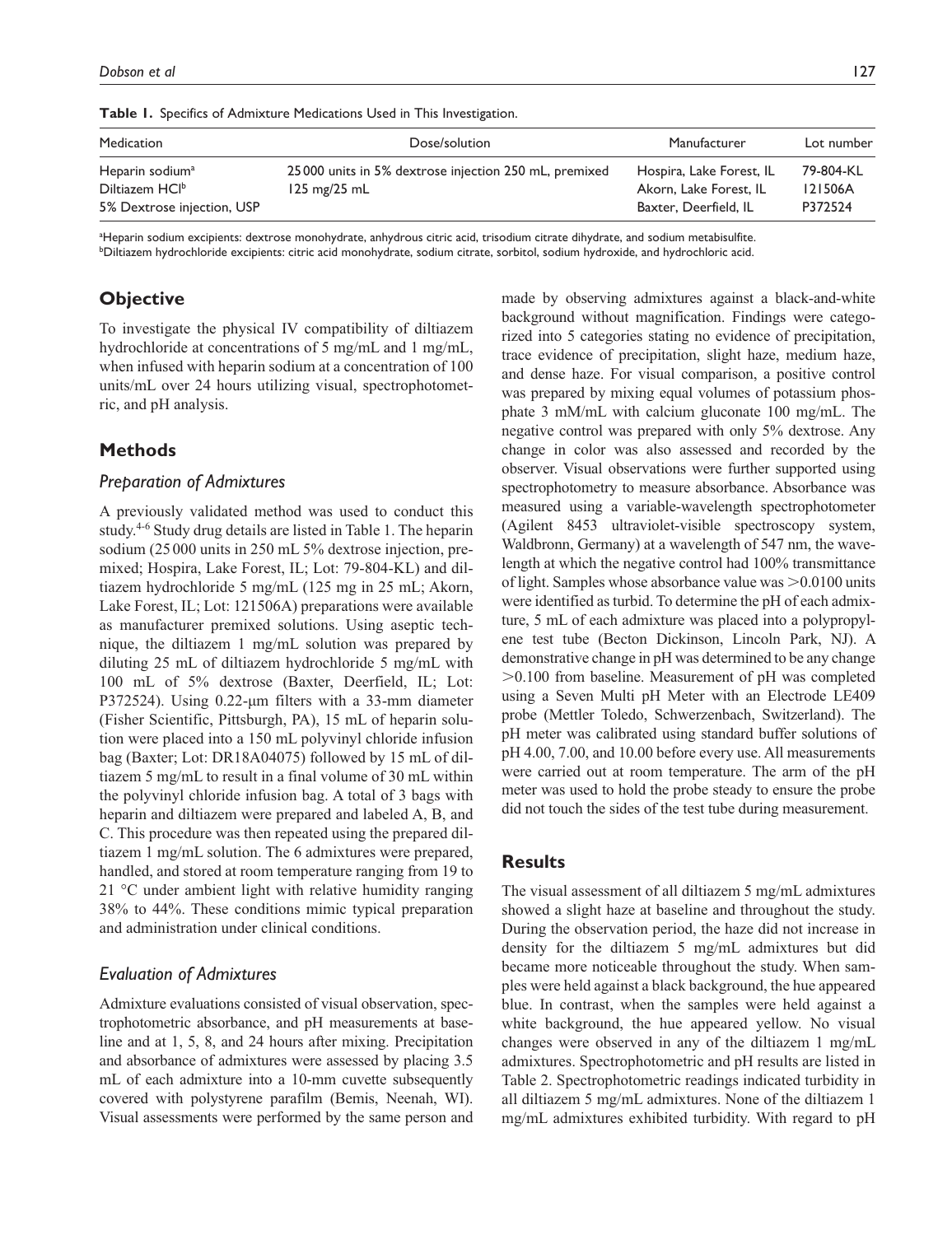| Admixture (diltiazem                | Study time (hours) |        |        |        |        |  |
|-------------------------------------|--------------------|--------|--------|--------|--------|--|
| concentration),<br>variable, sample | 0                  | ı      | 5      | 8      | 24     |  |
| Heparin with diltiazem (5 mg/mL)    |                    |        |        |        |        |  |
| рH                                  |                    |        |        |        |        |  |
| A                                   | 5.194              | 5.183  | 5.208  | 5.105  | 5.202  |  |
| B                                   | 5.144              | 5.116  | 5.202  | 5.097  | 5.166  |  |
| C                                   | 5.201              | 5.121  | 5.285  | 5.116  | 5.155  |  |
| Absorbance                          |                    |        |        |        |        |  |
| A                                   | 0.0290             | 0.0399 | 0.0506 | 0.0546 | 0.0701 |  |
| B                                   | 0.0320             | 0.0416 | 0.0519 | 0.0595 | 0.0716 |  |
| C                                   | 0.0318             | 0.0417 | 0.0518 | 0.0534 | 0.0685 |  |
| Heparin with diltiazem (1 mg/mL)    |                    |        |        |        |        |  |
| pН                                  |                    |        |        |        |        |  |
| A                                   | 5.644              | 5.577  | 5.713  | 5.551  | 5.600  |  |
| B                                   | 5.583              | 5.573  | 5.690  | 5.563  | 5.651  |  |
| C                                   | 5.586              | 5.581  | 5.683  | 5.582  | 5.637  |  |
| Absorbance                          |                    |        |        |        |        |  |
| A                                   | 0.0002             | 0.0006 | 0.0030 | 0.0016 | 0.0037 |  |
| B                                   | 0.0011             | 0.0028 | 0.0028 | 0.0021 | 0.0035 |  |
| C                                   | 0.0000             | 0.0000 | 0.0031 | 0.0034 | 0.0042 |  |
|                                     |                    |        |        |        |        |  |

**Table 2.** Spectrophotometric Absorbance and pH Measurements of Heparin Sodium (100 Units/mL) and Diltiazem Admixtures.

results, none of the diltiazem 5 mg/mL admixtures had a demonstrative change in pH. A single diltiazem 1 mg/mL sample (admixture B) did have a demonstrative change in pH of 0.107 from baseline at 5 hours after mixing. This sample's pH reading at 8 and 24 hours were within 0.1 of baseline reading. No other demonstrative changes in pH were noted in any of the other diltiazem 1 mg/mL admixtures. The reason for the isolated pH change in one sample at 5 hours is not entirely known, but consideration was given to technical error.

# **Discussion**

In contrast to previously conducted trials, using concentrations reflective of those in current clinical practice, this investigation studied the IV compatibility of diltiazem hydrochloride and heparin sodium over 24 hours using visual, spectrophotometric, and pH analysis. The diltiazem 5 mg/mL concentration is administered to patients as a bolus dose and the diltiazem 1 mg/mL concentration is administered as a continuous IV infusions. Both diltiazem concentrations could be administered to a patient concomitantly receiving a continuous IV infusion of heparin. In this study, we selected a current clinically used heparin concentration of 100 units/mL for evaluation.

The results of this trial differed based on the diltiazem concentration. The diltiazem 5 mg/mL admixtures exhibited a visual haze at each time point throughout the trial. Although categorical, this was an important observation since visual changes are the first indication of incompatibility a health care professional would notice in clinical practice. In addition, admixtures' absorbance readings reported turbidity throughout the trial, and the degree of turbidity increased with time. In contrast, no changes in pH were >0.1 in any of the diltiazem 5 mg/mL admixtures. This could be attributed to the citrate buffer that is present in both the heparin sodium and diltiazem hydrochloride preparations.

With regard to the diltiazem 1 mg/mL admixtures, no suggestion of precipitation or turbidity was observed during the visual and spectrophotometric phases of the trial, respectively. On testing the pH of these admixtures, only one admixture reported a demonstrative pH reading of 0.107 on one occasion. This occurred at 5 hours after preparation of admixture B. This was an isolated reading as no future readings of any of the diltiazem 1 mg/mL admixtures revealed a demonstrative change in pH.

Gayed et al studied only visual observations, when brand name diltiazem (Cardizem) 1 mg/mL (diluted with 0.9% sodium chloride) and 5 mg/mL were mixed with heparin at a variety of concentrations ranging from 80 units/mL to 20 000 units/mL.<sup>3</sup> Our investigation found no evidence of physical incompatibility when diltiazem 1 mg/mL was mixed with heparin 100 units/mL. This finding is consistent with the results of Chiu and Schwartz<sup>2</sup> who studied these same concentrations; however, our study included a longer observation time with each admixture tested in triplicate at each time point. The only suggestion of incompatibility in their study occurred when diltiazem 5 mg/mL was mixed with heparin 20 000 units/mL. In our study, the mixing of diltiazem 5 mg/mL with heparin 100 units/mL revealed immediate and consistent evidence of incompatibility. Gayed et al did not study heparin at the same concentration used in our study but did examine concentrations of 80 units/mL and 5000 units/mL and did not find visual evidence of incompatibility.<sup>3</sup> The compatibility results of heparin 100 units/mL and diltiazem are of greater interest because this is the concentration frequently used in clinical practice. A reason for the difference in results between our study and Gayed et al<sup>3</sup> could be that their admixtures were examined immediately after mixing but not thereafter. Additionally, Gayed et al used brand name diltiazem (Cardizem) to conduct their study. This difference in brand versus generic could contribute to the difference in results.

The results of this trial suggest that the compatibility of diltiazem hydrochloride with heparin sodium is concentration dependent. Diltiazem hydrochloride at concentrations of 5 mg/mL is not physically compatible with heparin sodium 100 units/mL. In contrast, mixing diltiazem hydrochloride 1 mg/mL with heparin sodium 100 units/mL resulted in no visual or spectrophotometric evidence of incompatibility and there was essentially no evidence of a demonstrative pH change with the exception of a single,